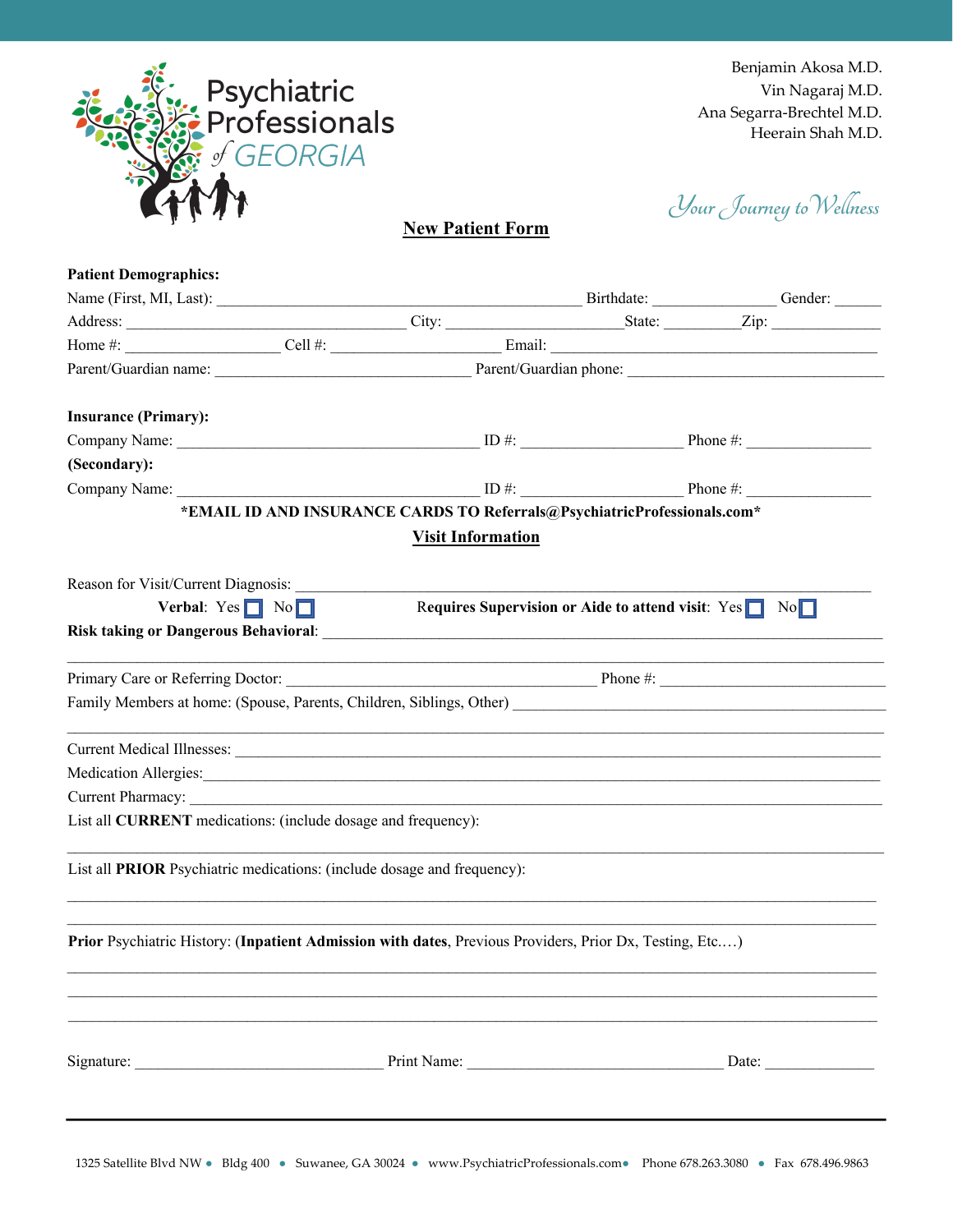

Your Journey to Wellness

# **Practice Policies**

Thank you for choosing Psychiatric Professionals of Georgia for your health care needs. As part of your relationship with Psychiatric Professionals of Georgia, a clear comprehension of our office policies is important so you will understand office procedures, individual responsibilities, financial liability, and the extent and limits of various forms of communications. These polices may be updated over time for which you will be notified. Current office policies are also listed on the website, www.PsychiatricProfessionals.com.

#### X\_\_\_\_\_\_\_\_ **Appointments**

Appointments can be requested by telephone, patient portal, or email.

Appointments will be confirmed by text/email ahead of time; however, it is the patient's/guardian's responsibility to keep track of the appointment to avoid charges for missed or cancelled appointments.

Appointments can be cancelled by the provider if the patient is more than 10 minutes late to their appointment. The patient will be subject to the full charges.

# X \_\_\_\_\_\_\_\_ **Cancellations/Missed Appointments**

If an appointment is cancelled less than 2 business days in advance, or missed, the patient/guardian is subject to a no-show fee of \$50.

After 2 missed appointments within 1 calendar year, the patient will be sent a warning letter regarding office policy. After 3 missed appointments within 1 calendar year, patient will be at risk of being dismissed from the practice.

# X \_\_\_\_\_\_\_\_ **Charges & Payments**

Payment is due at the time of service. CASH or CREDIT CARD (Visa and MasterCard) are the only acceptable forms of payment.

Current Cash Rates:

New Patient Visit: Medical Doctor- \$325, Physician Assistants & amp; Nurse Practitioner's- \$275

Follow-up Visit: Medical Doctor- \$225, Physician Assistants & amp; Nurse Practitioner's- \$175

Rates are subject to change, but the patient/guardian will be notified by the time of scheduling an appointment.

The adult accompanying a minor to a session, even if they are not the legal guardian, will be responsible for payment at the time of the service. Arrangements for advance payments can be made.

There may be charges for services provided outside of regular appointments. Such as Labs, ADHD testing, records request, Letters, and Forms. Please reference online under New and existing patient tab.

# X \_\_\_\_\_\_\_\_ **Payment Policy**

Psychiatric Professionals of Georgia is committed to providing you with quality care. To achieve this result, we must highlight that as your provider, our relationship is with you, not your insurance company. While filing insurance claims is a courtesy, we extend to all our patients, all charges are ultimately your responsibility. It is your responsibility to know your insurance benefits. Please direct any questions concerning your coverage to your insurance company.

Proof of current, valid insurance must be provided at time of service. If you do not provide this information, you will be considered a self-pay patient and will be required to pay the full charge prior to being seen.

We participate in most insurance plans; however, it is your responsibility to check with your plan prior to your visit to make sure we are participating providers.

We will gladly file your claims to your health insurance; however, we do not file automobile, general liability, homeowner's, or workman's compensation insurance.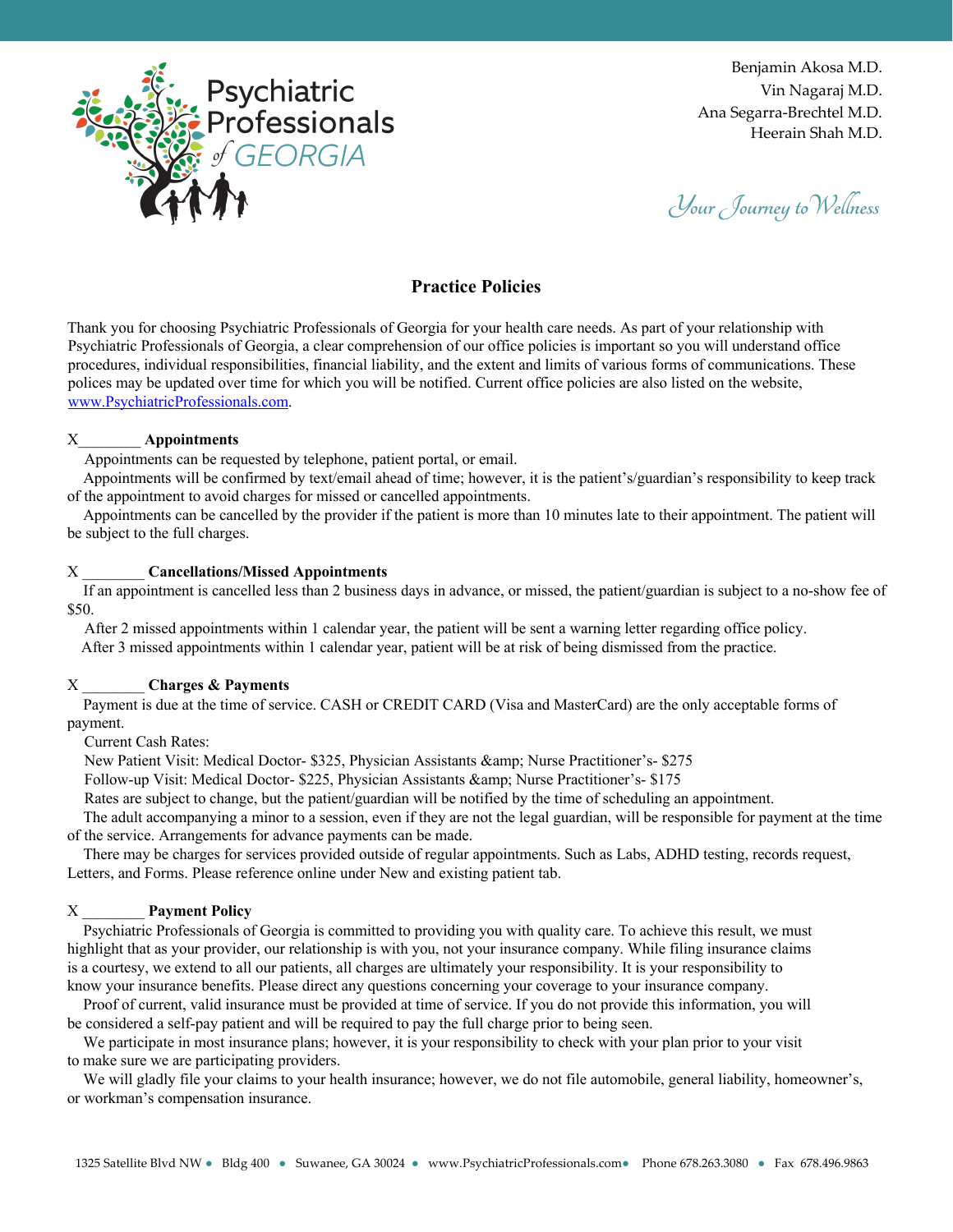

Your Journey to Wellness

If you have HMO/POS insurance, it is your responsibility to obtain a referral number from your primary care provider (PCP) prior to being seen. If you fail to obtain this information, the bill will be your responsibility and you will be required to pay the full charge prior to being seen.

Payment is due at the time of service. If you are unable to pay your copayment, your appointment will be rescheduled, and you will be billed a rescheduling fee.

Failure to receive your statement does not relieve you of your financial obligations

It is your responsibility to notify us of any changes in your billing information.

We accept cash and most major credit cards. We DO NOT accept CARE CREDIT.

Past due accounts are subject to our collections process and dismissal as a patient.

A fee will be incurred for the completion of forms, letters, including disability and FMLA. The office staff can inform you of the specific charge.

# X\_\_\_\_\_\_\_\_\_ **Medication Refills**

Medications will be refilled at each appointment if it is clinically appropriate so that patient will not run out before their next appointment

If due to a missed appointment a patient runs out of medications,

the non-controlled medication(s) will be refilled one time only (if deemed clinically appropriate by the treating psychiatrist) until next available appointment.

the controlled medication(s) will be refilled one time only for up to 30 days (if deemed clinically appropriate by treating psychiatrist) and an appointment must be made within that timeframe to be evaluated in person.

Medication Refills will not be performed in the following cases:

After office hours

Over the weekend

During Holidays

For Individuals who repeatedly miss appointments

If there is suspicion of abuse of medications

#### X \_\_\_\_\_\_\_\_ **Prior Authorizations**

PPG will provide services for Prior Authorizations if needed.

Prior Authorizations can take up to a week after provider approval to receive an approval or denial from insurance company

### X \_\_\_\_\_\_\_\_ **Forensic Policy**

Should providers from Psychiatric Professionals of Georgia be subpoenaed to appear in court or provide testimony via phone, Consultation services are billed at \$900 per hour, in half hour increments (1 hour minimum). The amount is to be paid to Psychiatric Professionals of Georgia prior to services rendered.

#### X \_\_\_\_\_\_\_\_ **E-mail**

Risk of using Email: Psychiatric Professionals of Georgia offers patients the opportunity to communicate via a patient portal that is secure. We strongly encourage use of the patient portal for communication. However, you may also email PPG at Psychiatry@PsychiatricProfessionals.com. Do not send emails to any other email address you may come across. Transmitting patient information by unsecured e-mail has a number of risks that patients should consider. These include, but are not limited to, the following risks:

E-mail can be circulated, forwarded, and stored in numerous paper and electronic files.

E-mail can be immediately broadcast worldwide and be received by many intended and unintended recipients.

E-mail senders can easily misaddress an e-mail.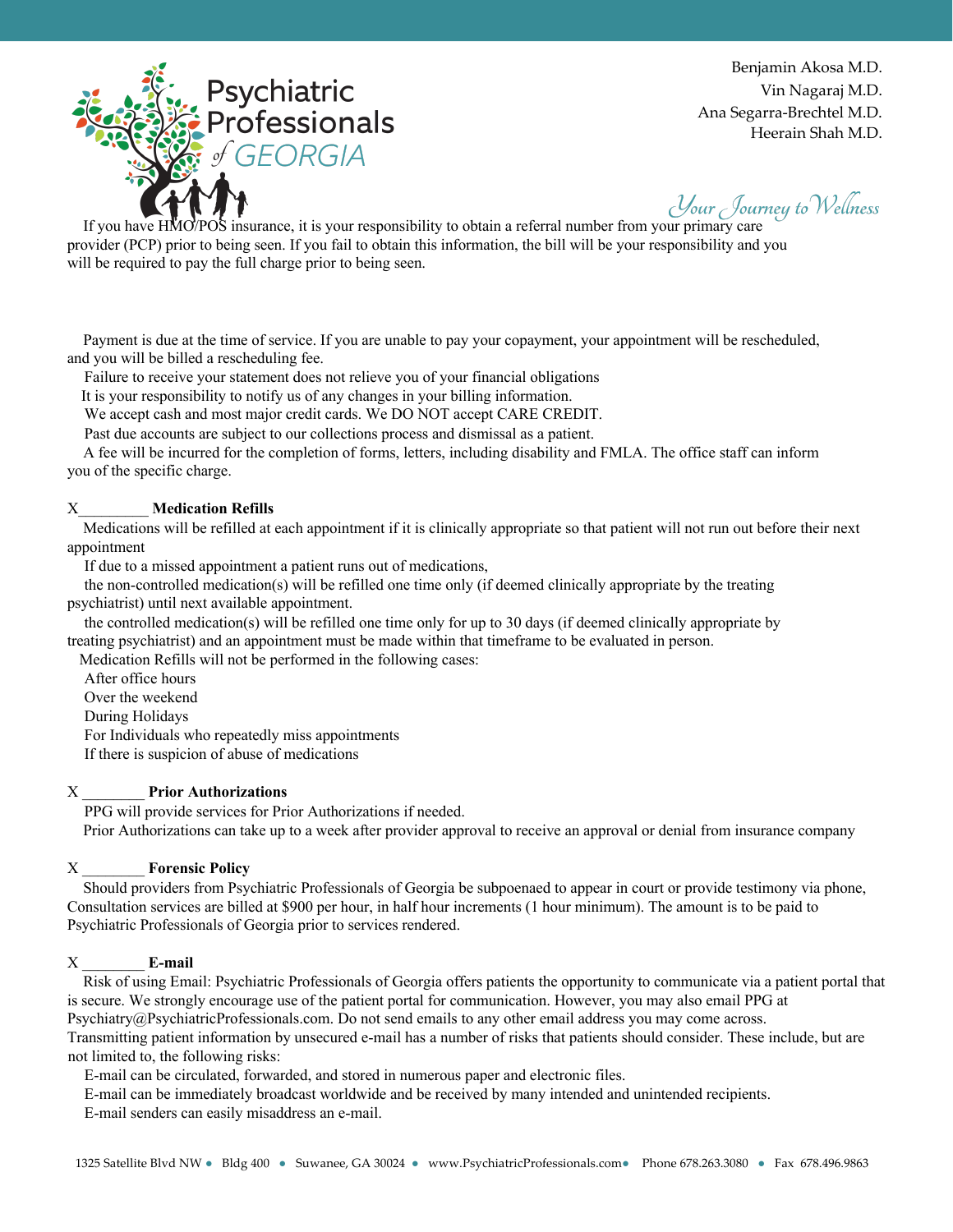

Your Journey to Wellness

E-mail is easier to falsify than handwritten or signed documents.

Backup copies of e-mail may exist even after the sender or the recipient has deleted his or her copy.

E-mail can be intercepted, altered, forwarded, or used without authorization or detection.

E-mail can be used to introduce viruses into computer systems.

E-mail can be used as evidence in court.

We cannot guarantee the security and confidentiality of e-mail communication and will not be liable for improper disclosure of confidential information that is not caused by our unintentional misconduct.

Providers may forward e-mails internally (within Psychiatric Professionals of Georgia) to staff and agents as necessary for treatment and other patient needs. We will not, however, forward e-mails to independent third parties.

All e-mails to or from the patient concerning diagnosis or treatment will be made part of the patient's medical record. Because they are a part of the medical record, other individuals authorized to access the medical record, such as staff and counselors, will have access to those e-mails.

The patient/guardian is responsible for protecting his/her password or other means of access the patient portal. Psychiatric Professionals of Georgia is not liable for breaches of confidentially caused by the patient/guardian or any third party.

Psychiatric Professionals of Georgia shall not engage in e-mail communication that is unlawful, such as unlawfully practicing medicine across state lines.

It is the patient's/guardian's responsibility to follow up and/or schedule an appointment if warranted.

#### X \_\_\_\_\_\_\_\_ **Telephone**

Please call with any urgent, clinical questions. We will return you call within 48 hours but earlier if possible. Please do NOT leave a message in case of emergencies. See emergency procedures below. Text messaging is NOT an acceptable form of communication

# X \_\_\_\_\_\_\_\_ **Emergency Treatment**

If for some reason, you cannot reach Psychiatric Professionals of Georgia directly and patient/guardian deems there is an emergency, they are directed to call 911 or go to the nearest emergency room for immediate services. You may also call the Georgia Crisis and Access Line at 1-800-715-4225 or the National Suicide Hotline at 1-800-273-8255 (1-800-SUICIDE).

# X \_\_\_\_\_\_\_\_ **Confidentiality**

In the course of therapy with a child, it is important for Psychiatric Professionals of Georgia to gain his/her trust for therapy to work. Although legally a guardian has access to a child's record, please understand that in order for a child to build this trust, material revealed in one-to-one sessions should be maintained confidential between the provider and the child. However, if it is determined that a child is doing things or is exposed to things that are life endangering, the guardian will be notified.

All information disclosed within sessions is confidential and may not be revealed to anyone without written permission except where disclosure is required by law.

Disclosure may be required in the following circumstances:

Where there is a reasonable suspicion of child abuse or elder adult physical abuse

Where there is a reasonable suspicion that the patient presents a danger of violence to others, or where the patient is likely to harm him or herself unless protective measures are taken. Pursuant to a legal proceeding.

# X \_\_\_\_\_\_\_\_ **Conduct and Dress Code**

Patients/guardians are required to abide by the clinic policies.

Patients and/or guardians are required to wear appropriate shoes and clothing.

Disruptive or aggressive behavior can lead to dismissal from the clinic.

# X\_\_\_\_\_\_\_\_ **Items Not Allowed**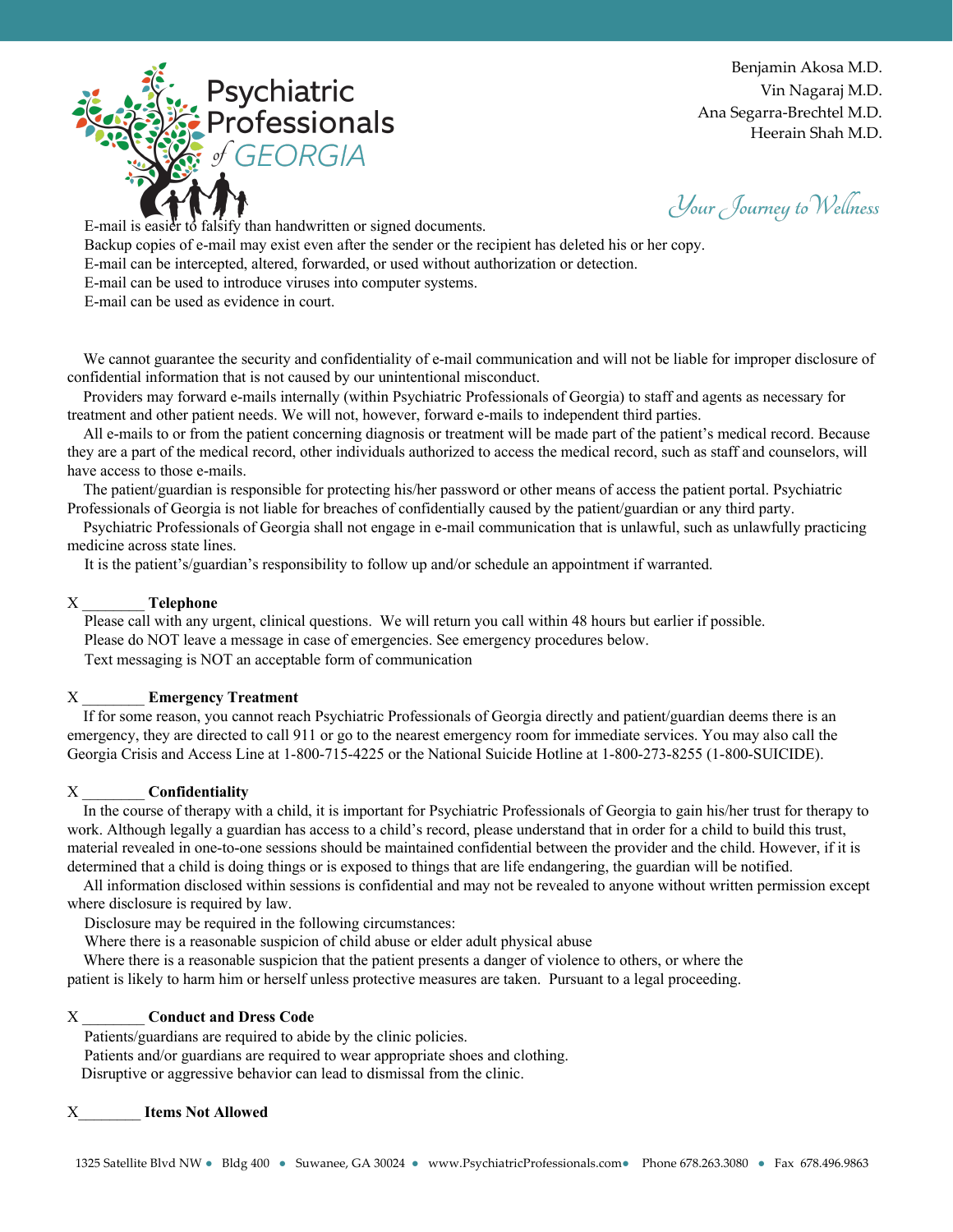

Your Journey to Wellness

Food and/or beverage is not allowed on office premises. Use of tobacco products, including any e-cigs or vapes, are not allowed on clinic grounds. Weapons or firearms are not allowed on clinic grounds.

# X \_\_\_\_\_\_\_\_ **Consent to Provide Treatment**

Psychiatric Professionals of Georgia may provide treatment in the form of medication therapy, psychotherapy, laboratory testing, diagnostic procedures, and other appropriate alternative treatments.

You have the right to:

Be informed of and participate in the selection of the treatment methods and plan

Receive a copy of this and all consents as well as request your records at any time

Withdraw any consent at any time

# PATIENT/GUARDIAN ACKNOWLEDGEMENT

I acknowledge that I have read and fully understand PPG *Practice Policies* above.

I acknowledge that I have read and fully understand PPG *Financial Responsibilities, HIPAA Notice of Privacy Practices, and Controlled Substances Agreement* that are available on our website or in office.

I understand the limitations of Psychiatric Professionals of Georgia availability to the client and emergency procedures.

Patient's name: \_\_\_\_\_\_\_\_\_\_\_\_\_\_\_\_\_\_\_\_\_\_\_\_\_\_\_\_\_\_\_\_\_ Patient's signature:\_\_\_\_\_\_\_\_\_\_\_\_\_\_\_\_\_\_\_\_\_\_\_\_\_\_\_\_\_\_\_\_\_\_

Parent/Guardian name: example and the Parent/Guardian signature:

Date: \_\_\_\_\_\_\_\_\_\_\_\_\_\_\_\_\_\_\_\_\_